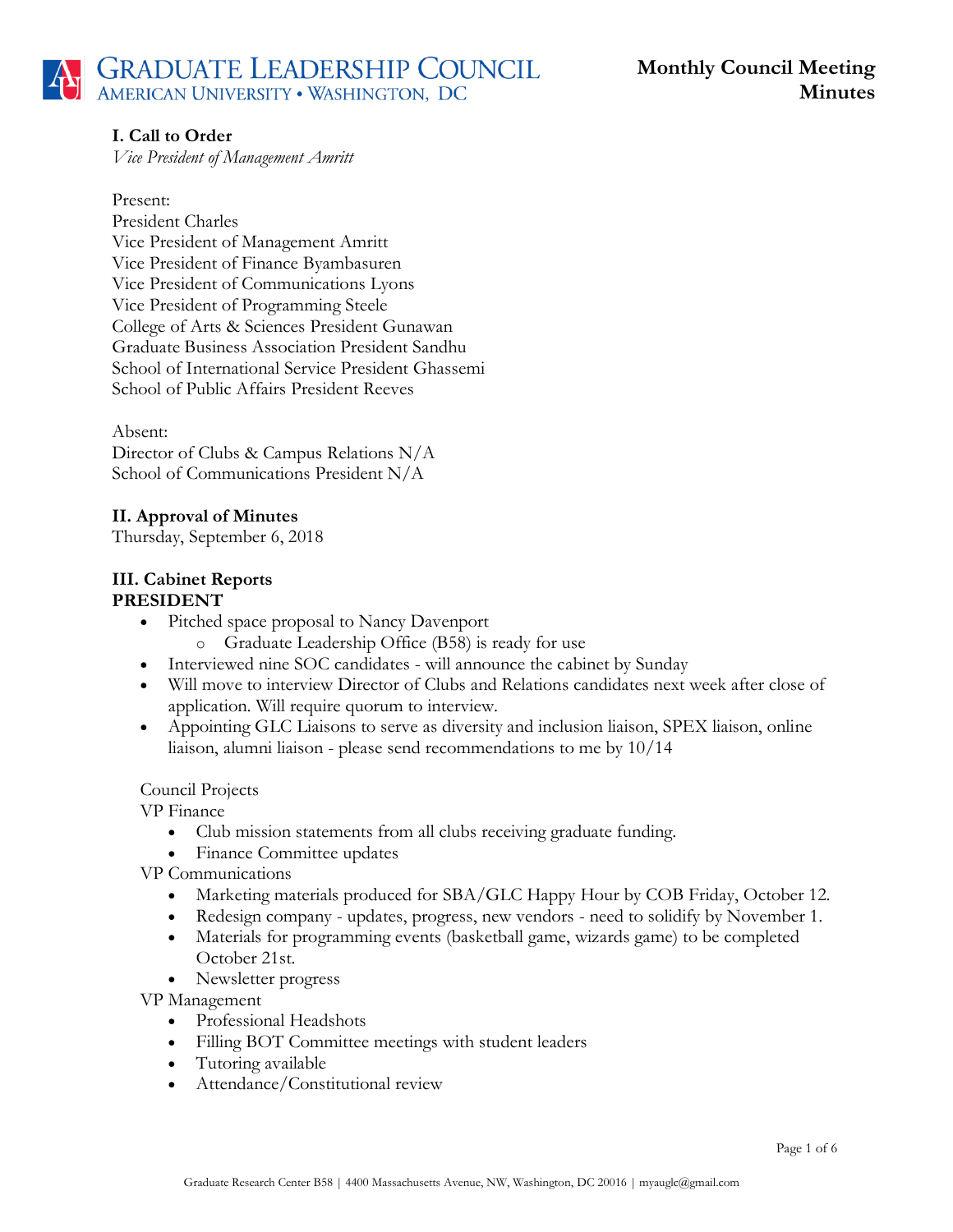## **VICE PRESIDENT OF MANAGEMENT**

## • **Accomplishments**

- o Selection of a new Dean of Students who began this month. We will be working with him closely to identify issues identified in the spring 2018 campus climate survey.
- o Eagles Elect, student-led voting initiative, was able to successfully register more than 1,000 students to vote. Efforts will be focused on election information for the weeks leading up to the midterm election.
- o Paperwork for student support payments are all in and currently being processed. Members on the university payroll system will be paid at the next pay period while everyone else will receive a check in the mail.
- o Working with the Office of Gradaute Studies & Research, the council was to obtain extended UPass distribution hours by special appointment.
- **In Progress**
	- o Identifying vendor to provide professional headshots for interested graduate students and graduation photos in the spring semester.
	- o Obtaining access to the digital signs in the library to display events throughout the day and AU Alerts in the case of an emergency.
	- o Formulation of governing Bylaws and rewriting the Constitution. A draft document will be made available at the end of the semester for public comment.
- **Upcoming**
	- o Planning for the Spring 2019 Campus Climate Survey including questions topics, timeline, and graduate student community presentation.
	- o Winter retreat that will be held on-campus and involve leadership all across the graduate student community. More information will be forthcoming at the end of the month.

# **VICE PRESIDENT OF FINANCE**

## • **Accomplishments**

- o Financial training on 9/12 with 15+ attendees.
- o Compiled a report by GSCs on their up-to-date allocation processes and circulated it with Calvin.
- o Updated instructions to request funding from the GLC on our website.
- o Attended the University Budget Committee kick-off meeting, overview session and the 2nd meeting between 10/1-10/9.
- o Student Budget Forum hosted by SG and facilitated by Mary Clark and Doug Kudravetz on 10/9.
- **In Progress**
	- o In contact with Ebonie regarding how the GLC and the GSCs can track their spending.
	- o In contact with Calvin regarding concerns/ issues with GSC allocation processes.
	- o Working out dates for a Graduate Student Budget Forum in collaboration with the budget committee.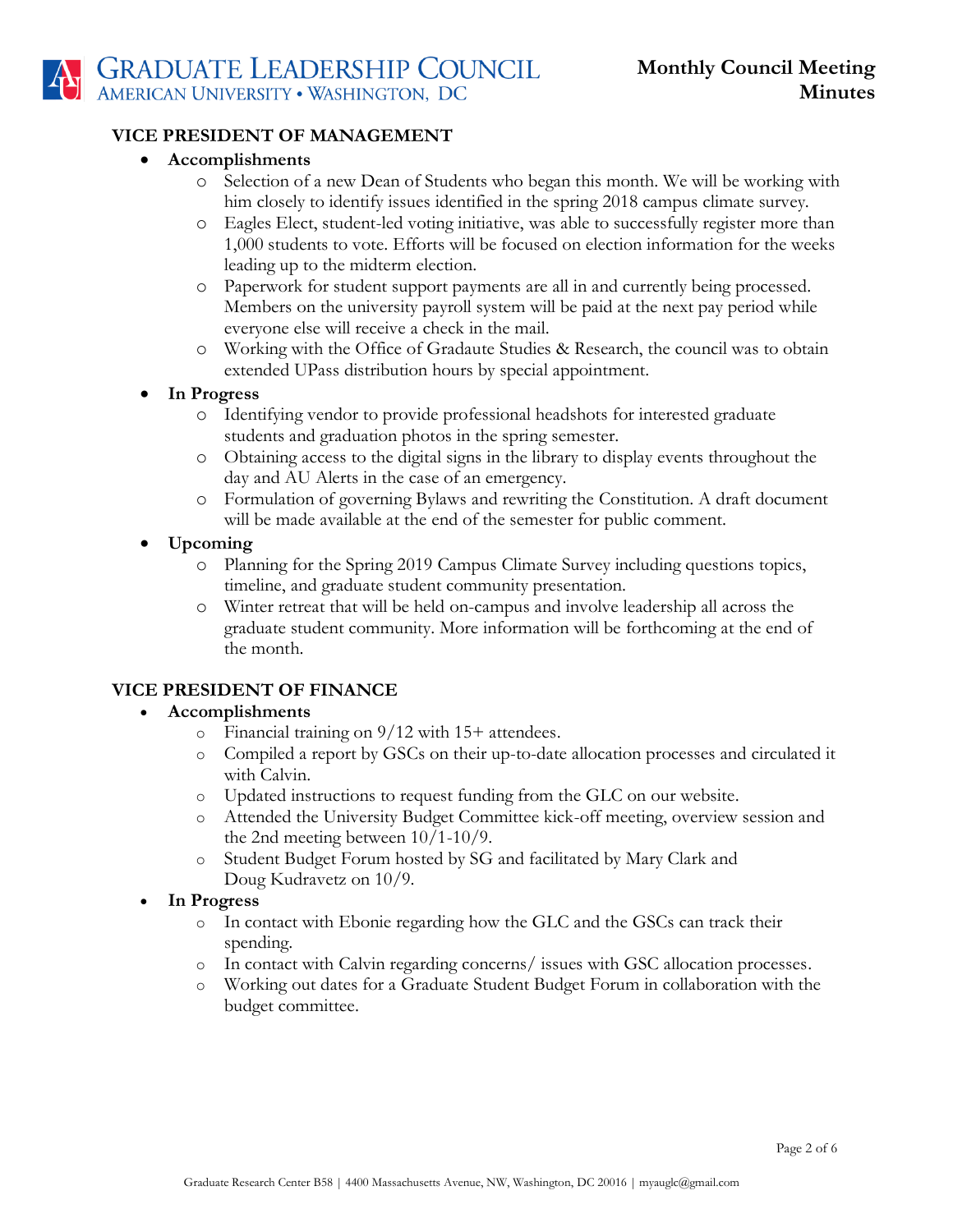

# • **Upcoming**

- o Expect a date before 10/24 for the Graduate Student Budget Forum.
- o Budget committee meeting on 10/24 on a 2nd draft of budget guideline formulations for the BOT November meeting.
- o Looking for a focus group on how to improve the GLC Travel Grant process.

## **VICE PRESIDENT OF COMMUNICATIONS**

- **Accomplishments**
	- o **Email & Newsletter** Thanks to the hard work of Carl, Veronica, and Chris, we have acquired close to 4,300 student emails for use in the distribution of a newsletter and announcements. Will continue to work closely with Carl in regards to newsletter design and content. Current plans are to use MailChimp given we already have an account there.
	- o **Facebook & Twitter**  Have completed a full examination of all social media content from the 2017-2018 academic year. Furthermore, data from " $Q3 - 2018$ " shows a promising uptick in all social media, especially regarding outreach. Prepared to present findings and recommendations. (Side note: Lots of influencer activity from school-associated accounts in the last month.)
- **In Progress**
	- o **Rebranding** Have reached out to three design agencies and received proposals from two. One agency in particular has shown great promise. Planning to move forward soon.
	- o **GLC Event Graphics** Graphical content for Facebook and Twitter is being designed for the full slate of GLC activities remaining this semester. Work has been delayed by requests for graphics for other events and activities. Facebook events will also be created for each event to accommodate sharing.
- **Upcoming**
	- o **Paid Promotion** The GLC currently has little reach on social media. To boost our reach and engagement, the use of paid promotion will begin in the next few weeks. Due to school policy, my personal credit card will need to be used with paperwork filed post-expenditure for a refund from the college.
	- o **Director of Clubs & Campus Relations Applications** So far, we have received three applications for this position. Corrections have been made to the promotional materials to better align with appropriate wording. Applications close this Friday at midnight.

## **DIRECTOR OF CLUBS & CAMPUS RELATIONS**  $N/A$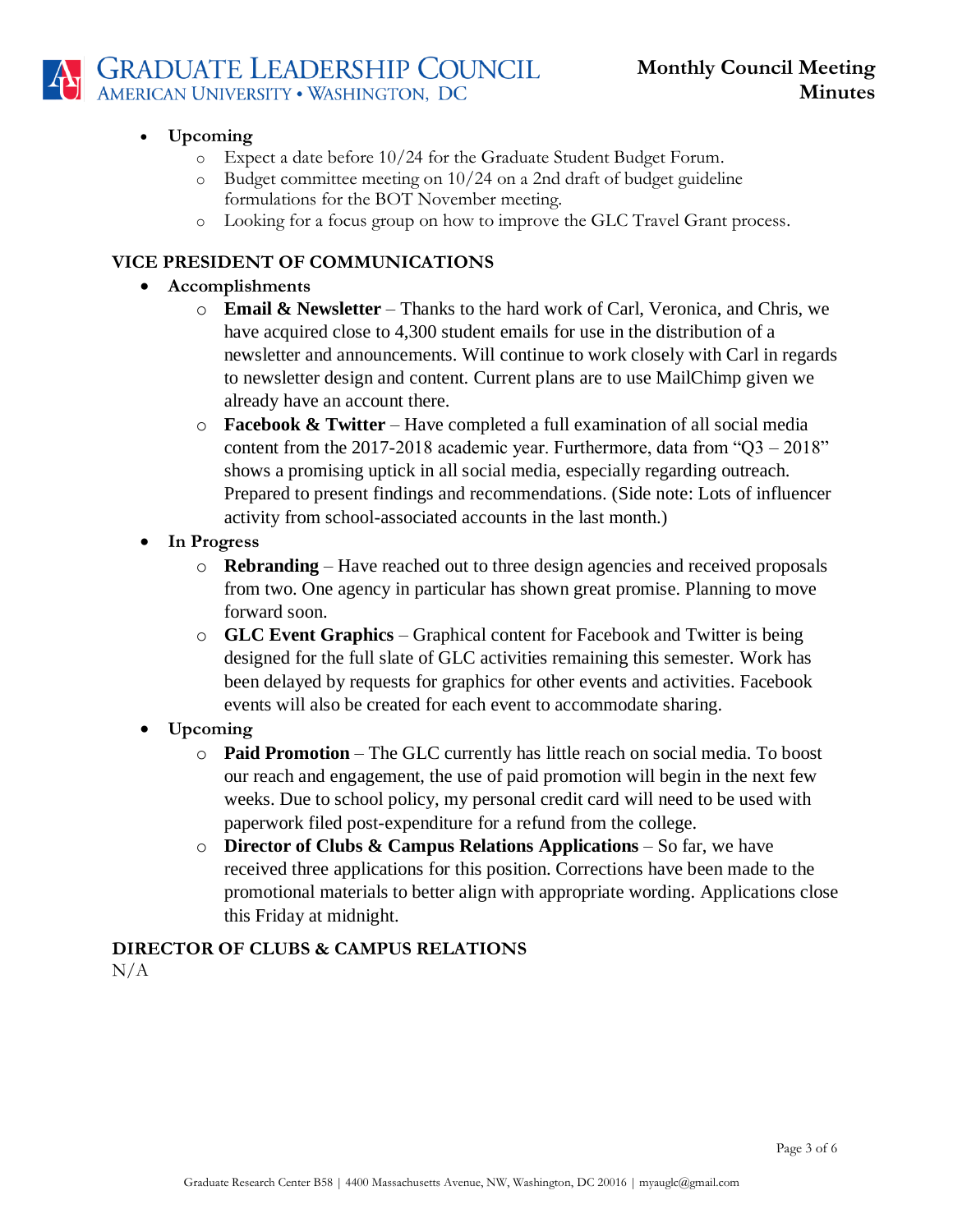

#### **VICE PRESIDENT OF PROGRAMMING**

- **Accomplishments**
	- o Town Hall completed
	- o Submitted contract for Social Hour on Oct. 26th
	- o Deposit for Washington Wizards Game on Dec. 1st has been paid
	- o Nov. 9th event is booked
	- o Submitted Eventbrite forms for all events
- **In Progress**
	- o Waiting for promotional materials for Oct. 26th, Nov. 9th, and Dec. 1st events
	- o Waiting on contract approval for Oct. 26th social hour
	- o Waiting for EventBrite links from Student Activities to start registering students for events

### • **Upcoming**

- o Oct. 26th: Order catering for Nov. 9th basketball game
- o Nov. 1st: Final payment for basketball game due

# **IV. Council Reports COLLEGE OF ARTS AND SCIENCES**

### • **Accomplishments**

- o New Vice President and Programming Chair!
- o Obtained Senate representation for Philosophy and EPGA
- o Multiple events from different departments
	- Social hours, BBQ, conferences, seminars
- **In Progress**
	- o Reviewing department budgets
	- o Obtaining representative for Anthropology department
- **Upcoming**
	- o Escape Room event November 10
	- o Working on having a Social Hour with Alumni in Spring 2018
	- o Discussing possibility of having a graduate-focused Career Center open house

## **GRADUATE BUSINESS ASSOCIATION**

• We have planned events with both Kogod Alumni and other DC area business schools for our first ever mixer. We are also promoting an upcoming Blockchain Forum with the business school organizing it.

## **SCHOOL OF COMMUNICATIONS**

 $N/A$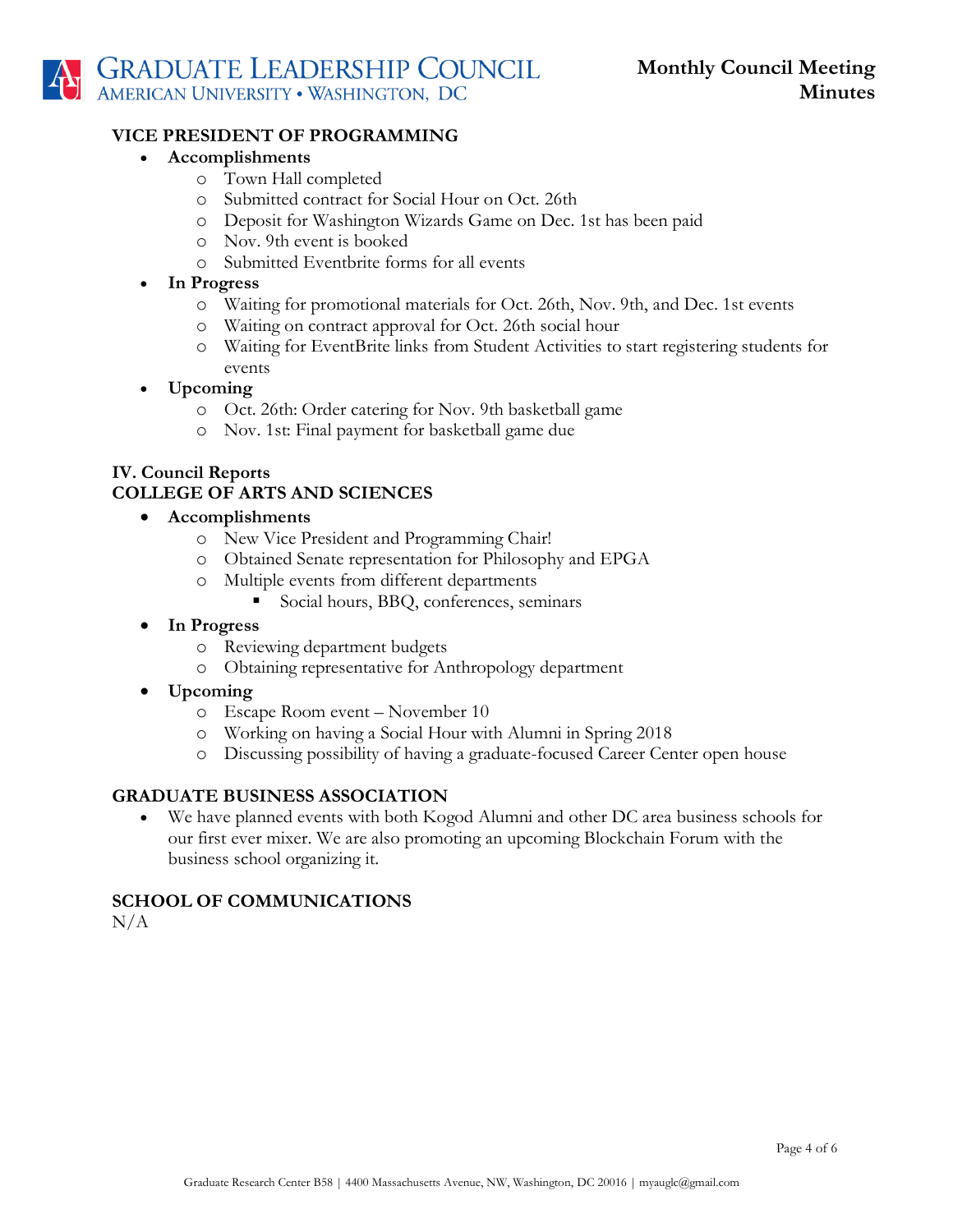# **SCHOOL OF INTERNATIONAL SERVICE**

- The GSC met with Julia Zeigler, Matt Meekins, and Calvin regarding ways to increase representation of online graduate students within the SIS GSC and AU.
- Organized a meeting between the SIS Dean, the General Council Office and the students affected by the subpoena issued from Maria Butina's defense team.
- **JIS** budget passed in our senate.
- The GSC will be hosting a happy hour on Nov 18th at Toro Toro.
- The tentative date for our Zoo Lights event is November 30th. We need help finding AU alumni though.
- We have confirmed the Irish Ambassador as our keynote speaker for our Leadership Dinner on February 8th.

# **SCHOOL OF PUBLIC AFFAIRS**

- **Accomplishments**
	- o SPA Scavenger Hunt was a success and students who participated had lots of fun.
	- o Elections have ended and SPA has a full board to begin scheduling events for the rest of the year.
- **In Progress**
	- o First full council meeting is Friday, October 12, at 5:30pm.
		- This is an on-boarding meeting to get new members up to speed
	- o Kickball Game v. GW scheduled for Saturday, October 20 at 3:00pm
		- Working on finalizing details for the Happy Hour after the game
- Working with an online student to finalize the criteria for the Online Student Representative position to begin in Spring 2019
- **Upcoming**
	- o Finalize plans for November events
		- Collecting canned goods for AU's Food Pantry
		- **•** Social and Academic Event
	- o Update website with bios for the new members and a new group photo

## **V. New Business**

- i. Strategic Plan Update *Immediate Past-President Mina Kato* Confidential Presentation.
- ii. 2017-2018 Social Media & Q3 Analysis *Vice President of Communications Lyons*
- iii. Budget Forum Discussion
	- *Vice President of Finance Byambasuren*

Byambasuren has been appointed to the University Budget Committee comprised of 20 representatives with three student representatives. The university is entering a new budget year where the committee will be proposing a new biannual budget to the Board of Trustees in November. The council will be working with the Student Board Association to host a graduate student budget forum for graduate students to learn about the budget process.